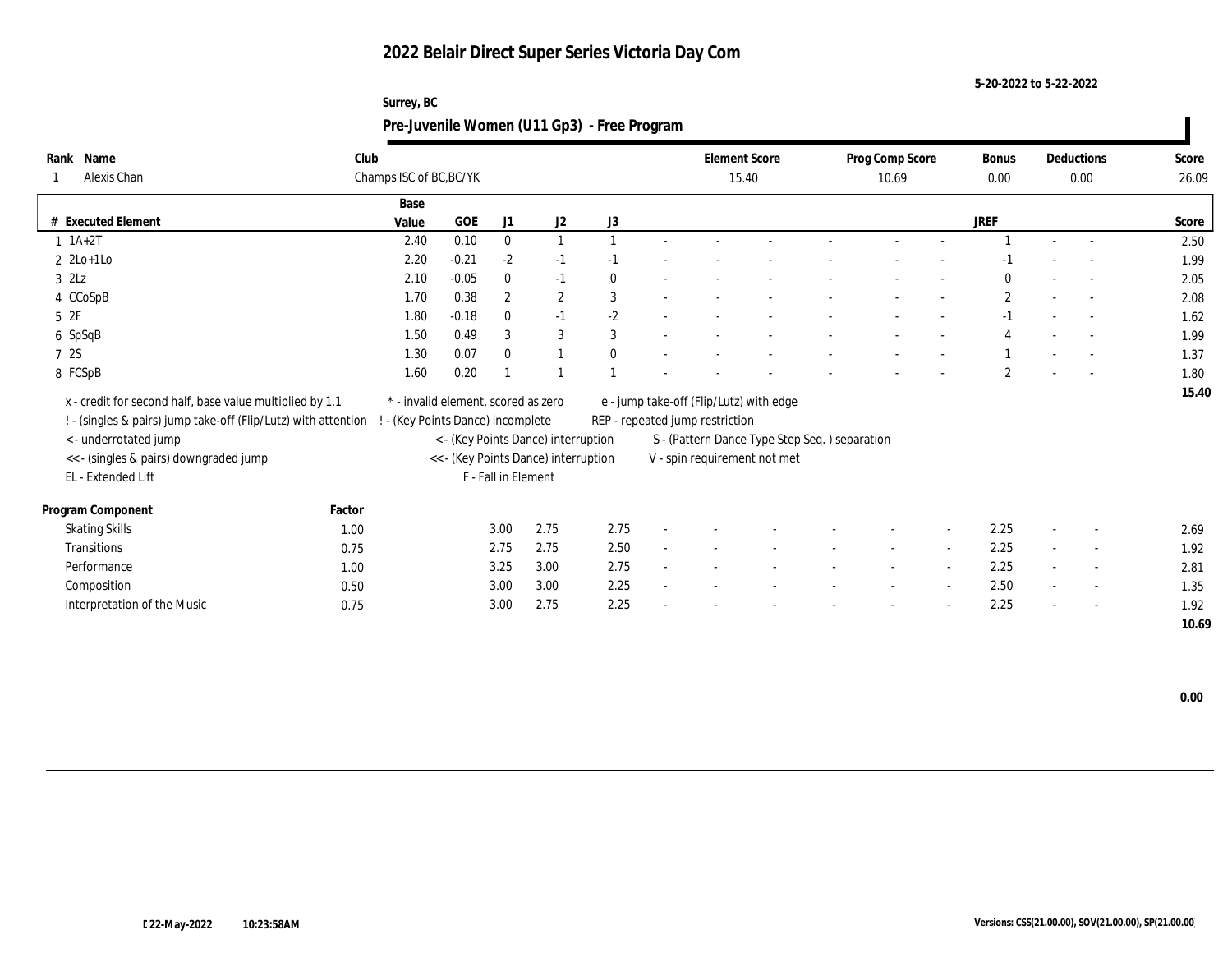**Surrey, BC**

**5-20-2022 to 5-22-2022**

| Rank Name<br><b>Camille Tang</b><br>2                          | Club   | Champs ISC of BC, BC/YK             |         |                     |                                      |                | <b>Element Score</b><br>12.52   |                                               | Prog Comp Score<br>12.11 |                          | <b>Bonus</b><br>0.00 | Deductions<br>0.20       | Score<br>24.43 |
|----------------------------------------------------------------|--------|-------------------------------------|---------|---------------------|--------------------------------------|----------------|---------------------------------|-----------------------------------------------|--------------------------|--------------------------|----------------------|--------------------------|----------------|
|                                                                |        | Base                                |         |                     |                                      |                |                                 |                                               |                          |                          | <b>JREF</b>          |                          |                |
| # Executed Element                                             |        | Value                               | GOE     | J1                  | J2                                   | J3             |                                 |                                               |                          |                          | $\overline{2}$       |                          | Score          |
| $1 \t1A$                                                       |        | 1.10                                | 0.14    |                     |                                      |                |                                 |                                               |                          |                          |                      | $\overline{\phantom{a}}$ | 1.24           |
| $2$ 2S+2Lo                                                     |        | 3.00                                | 0.09    |                     | $\bf{0}$                             |                |                                 |                                               |                          |                          |                      |                          | 3.09           |
| $3$ $2Lz$                                                      |        | 2.10                                | $-0.53$ | $-3$                | $-2$                                 | $-2$           |                                 |                                               |                          |                          | $-3$                 |                          | 1.57           |
| 4 FCSpB                                                        |        | 1.60                                | 0.28    |                     | $\mathbf{2}$                         | $\mathbf{2}$   |                                 |                                               |                          |                          | $\overline{2}$       |                          | 1.88           |
| 5 SpSqB                                                        |        | 1.50                                | $-0.04$ | $\mathbf{0}$        | $-1$                                 | $\overline{2}$ |                                 |                                               |                          |                          | $-2$                 | $\overline{a}$           | 1.46           |
| 6 2F                                                           |        | 1.80                                | $-0.32$ | $-2$                | $-2$                                 | $-2$           |                                 |                                               |                          |                          | $-1$                 |                          | 1.48           |
| 7 2F+REP                                                       |        | 1.26                                | $-0.90$ | $-5$                | $-5$                                 | $-5$           |                                 |                                               |                          |                          | $-5$                 | $\sim$                   | 0.36           |
| 8 CCoSpB (V)                                                   |        | 1.28                                | 0.16    |                     |                                      | 3              |                                 |                                               |                          |                          | $\mathbf{0}$         | $\overline{a}$           | 1.44           |
|                                                                |        |                                     |         |                     |                                      |                |                                 |                                               |                          |                          |                      |                          |                |
| x - credit for second half, base value multiplied by 1.1       |        | * - invalid element, scored as zero |         |                     |                                      |                |                                 | e - jump take-off (Flip/Lutz) with edge       |                          |                          |                      |                          | 12.52          |
| ! - (singles & pairs) jump take-off (Flip/Lutz) with attention |        | - (Key Points Dance) incomplete     |         |                     |                                      |                | REP - repeated jump restriction |                                               |                          |                          |                      |                          |                |
| <- underrotated jump                                           |        |                                     |         |                     | < - (Key Points Dance) interruption  |                |                                 | S - (Pattern Dance Type Step Seq.) separation |                          |                          |                      |                          |                |
| << - (singles & pairs) downgraded jump                         |        |                                     |         |                     | << - (Key Points Dance) interruption |                | V - spin requirement not met    |                                               |                          |                          |                      |                          |                |
| EL - Extended Lift                                             |        |                                     |         | F - Fall in Element |                                      |                |                                 |                                               |                          |                          |                      |                          |                |
| Program Component                                              | Factor |                                     |         |                     |                                      |                |                                 |                                               |                          |                          |                      |                          |                |
| <b>Skating Skills</b>                                          | 1.00   |                                     |         | 3.25                | 3.25                                 | 3.00           |                                 |                                               |                          | $\overline{\phantom{a}}$ | 2.50                 |                          | 3.00           |
| Transitions                                                    | 0.75   |                                     |         | 3.00                | 3.50                                 | 3.50           |                                 |                                               | $\sim$                   | $\sim$                   | 2.50                 | $\sim$                   | 2.35           |
| Performance                                                    | 1.00   |                                     |         | 2.75                | 3.25                                 | 3.50           |                                 |                                               |                          | $\sim$                   | 2.25                 | $\overline{\phantom{a}}$ | 2.94           |
|                                                                | 0.50   |                                     |         | 3.00                | 3.50                                 | 3.50           |                                 |                                               |                          | $\overline{\phantom{a}}$ | 2.50                 | $\overline{\phantom{a}}$ | 1.57           |
| Composition<br>Interpretation of the Music                     | 0.75   |                                     |         | 3.00                | 3.25                                 | 3.50           |                                 |                                               |                          |                          | 2.25                 |                          | 2.25           |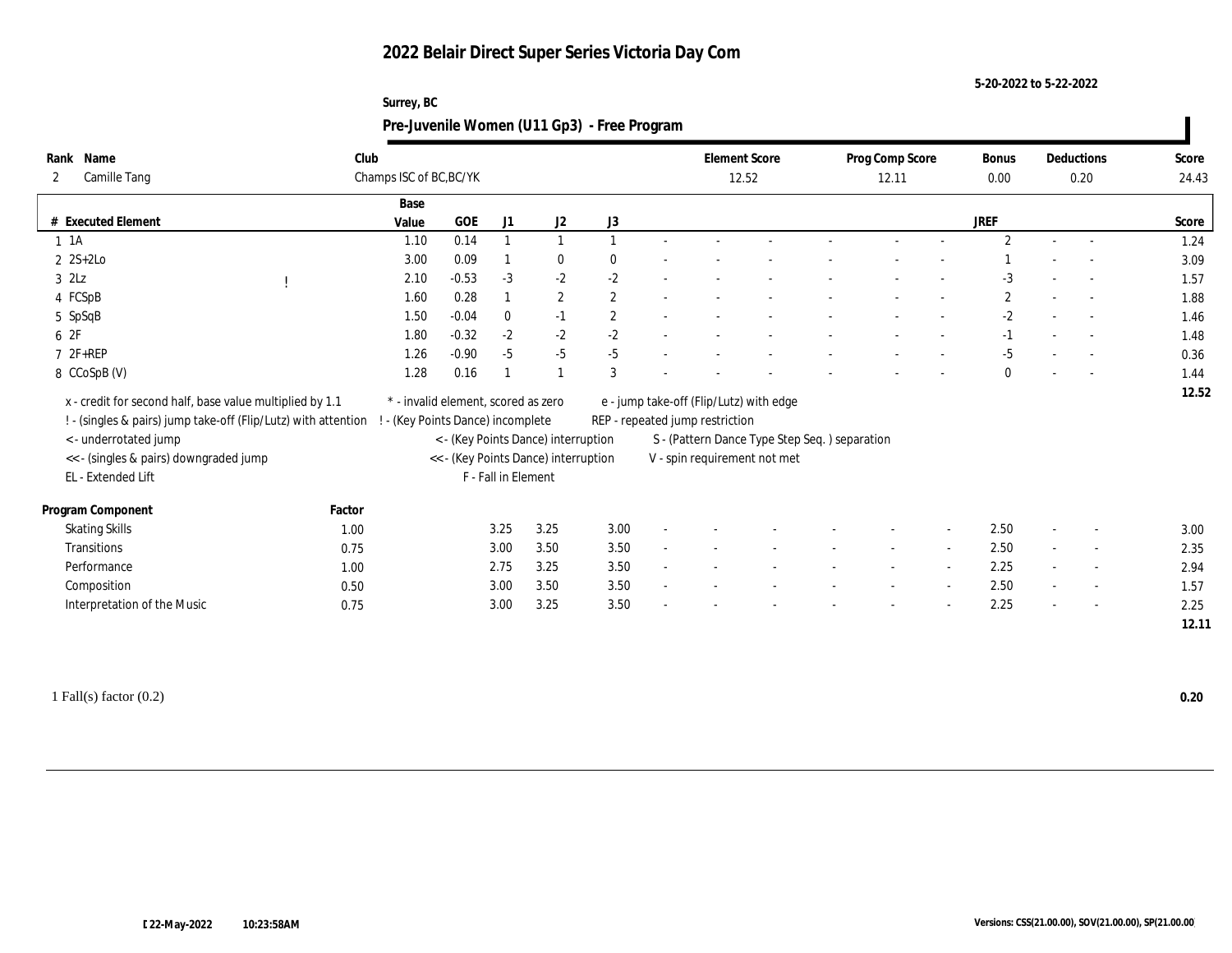**Surrey, BC**

**5-20-2022 to 5-22-2022**

|                                                                |        |                                     |         |                     |                                      | Pre-Juvenile Women (U11 Gp3) - Free Program |                                         |                                               |                 |                          |                |                          |       |
|----------------------------------------------------------------|--------|-------------------------------------|---------|---------------------|--------------------------------------|---------------------------------------------|-----------------------------------------|-----------------------------------------------|-----------------|--------------------------|----------------|--------------------------|-------|
| Rank Name                                                      | Club   |                                     |         |                     |                                      |                                             | <b>Element Score</b>                    |                                               | Prog Comp Score |                          | Bonus          | Deductions               | Score |
| Sophia Zhao<br>3                                               |        | Champs ISC of BC, BC/YK             |         |                     |                                      |                                             | 14.46                                   |                                               | 9.67            |                          | 0.00           | 0.00                     | 24.13 |
|                                                                |        | Base                                |         |                     |                                      |                                             |                                         |                                               |                 |                          |                |                          |       |
| # Executed Element                                             |        | Value                               | GOE     | J <sub>1</sub>      | J2                                   | J3                                          |                                         |                                               |                 |                          | <b>JREF</b>    |                          | Score |
| $1$ 1Lz+2T                                                     |        | 1.90                                | 0.07    | $\mathbf{0}$        | $\mathbf{0}$                         |                                             |                                         |                                               |                 |                          |                |                          | 1.97  |
| $2 \; 1A+2T$                                                   |        | 2.40                                | 0.03    | $\Omega$            | $\bf{0}$                             | 0                                           |                                         |                                               |                 |                          |                |                          | 2.43  |
| 3 2F                                                           |        | 1.80                                | $-0.14$ | $\theta$            | $-1$                                 | $-2$                                        |                                         |                                               |                 |                          |                |                          | 1.66  |
| 4 FCSpB                                                        |        | 1.60                                | 0.08    | $\theta$            |                                      | $\mathbf{0}$                                |                                         |                                               |                 |                          |                |                          | 1.68  |
| 5 2Lo                                                          |        | 1.70                                | $-0.04$ | $\Omega$            | $\mathbf{0}$                         | $-1$                                        |                                         |                                               |                 |                          | $\Omega$       | $\overline{\phantom{a}}$ | 1.66  |
| 6 SpSqB                                                        |        | 1.50                                | 0.19    | $\theta$            |                                      |                                             |                                         |                                               |                 |                          | 3              | $\sim$                   | 1.69  |
| 7 2S                                                           |        | 1.30                                | 0.07    | $\theta$            | $\bf{0}$                             |                                             |                                         |                                               |                 |                          |                | $\sim$                   | 1.37  |
| 8 CCoSpB                                                       |        | 1.70                                | 0.30    |                     | $\mathbf{2}$                         | $\overline{2}$                              |                                         |                                               |                 |                          | $\overline{2}$ |                          | 2.00  |
| x - credit for second half, base value multiplied by 1.1       |        | * - invalid element, scored as zero |         |                     |                                      |                                             | e - jump take-off (Flip/Lutz) with edge |                                               |                 |                          |                |                          | 14.46 |
| ! - (singles & pairs) jump take-off (Flip/Lutz) with attention |        | - (Key Points Dance) incomplete     |         |                     |                                      |                                             | REP - repeated jump restriction         |                                               |                 |                          |                |                          |       |
| <- underrotated jump                                           |        |                                     |         |                     | < - (Key Points Dance) interruption  |                                             |                                         | S - (Pattern Dance Type Step Seq.) separation |                 |                          |                |                          |       |
| << - (singles & pairs) downgraded jump                         |        |                                     |         |                     | << - (Key Points Dance) interruption |                                             | V - spin requirement not met            |                                               |                 |                          |                |                          |       |
| EL - Extended Lift                                             |        |                                     |         | F - Fall in Element |                                      |                                             |                                         |                                               |                 |                          |                |                          |       |
|                                                                |        |                                     |         |                     |                                      |                                             |                                         |                                               |                 |                          |                |                          |       |
| Program Component                                              | Factor |                                     |         |                     |                                      |                                             |                                         |                                               |                 |                          |                |                          |       |
| <b>Skating Skills</b>                                          | 1.00   |                                     |         | 2.50                | 2.75                                 | 2.50                                        |                                         |                                               |                 | $\overline{\phantom{a}}$ | 2.25           |                          | 2.50  |
| Transitions                                                    | 0.75   |                                     |         | 2.50                | 2.75                                 | 2.75                                        |                                         |                                               |                 | $\sim$                   | 2.00           |                          | 1.88  |
| Performance                                                    | 1.00   |                                     |         | 2.25                | 2.50                                 | 2.50                                        |                                         |                                               |                 | $\sim$                   | 2.25           | $\sim$                   | 2.38  |
| Composition                                                    | 0.50   |                                     |         | 2.50                | 2.75                                 | 2.25                                        |                                         |                                               |                 | $\sim$                   | 2.25           | $\overline{a}$           | 1.22  |
| Interpretation of the Music                                    | 0.75   |                                     |         | 2.00                | 2.50                                 | 2.25                                        |                                         |                                               |                 |                          | 2.25           |                          | 1.69  |
|                                                                |        |                                     |         |                     |                                      |                                             |                                         |                                               |                 |                          |                |                          | 9.67  |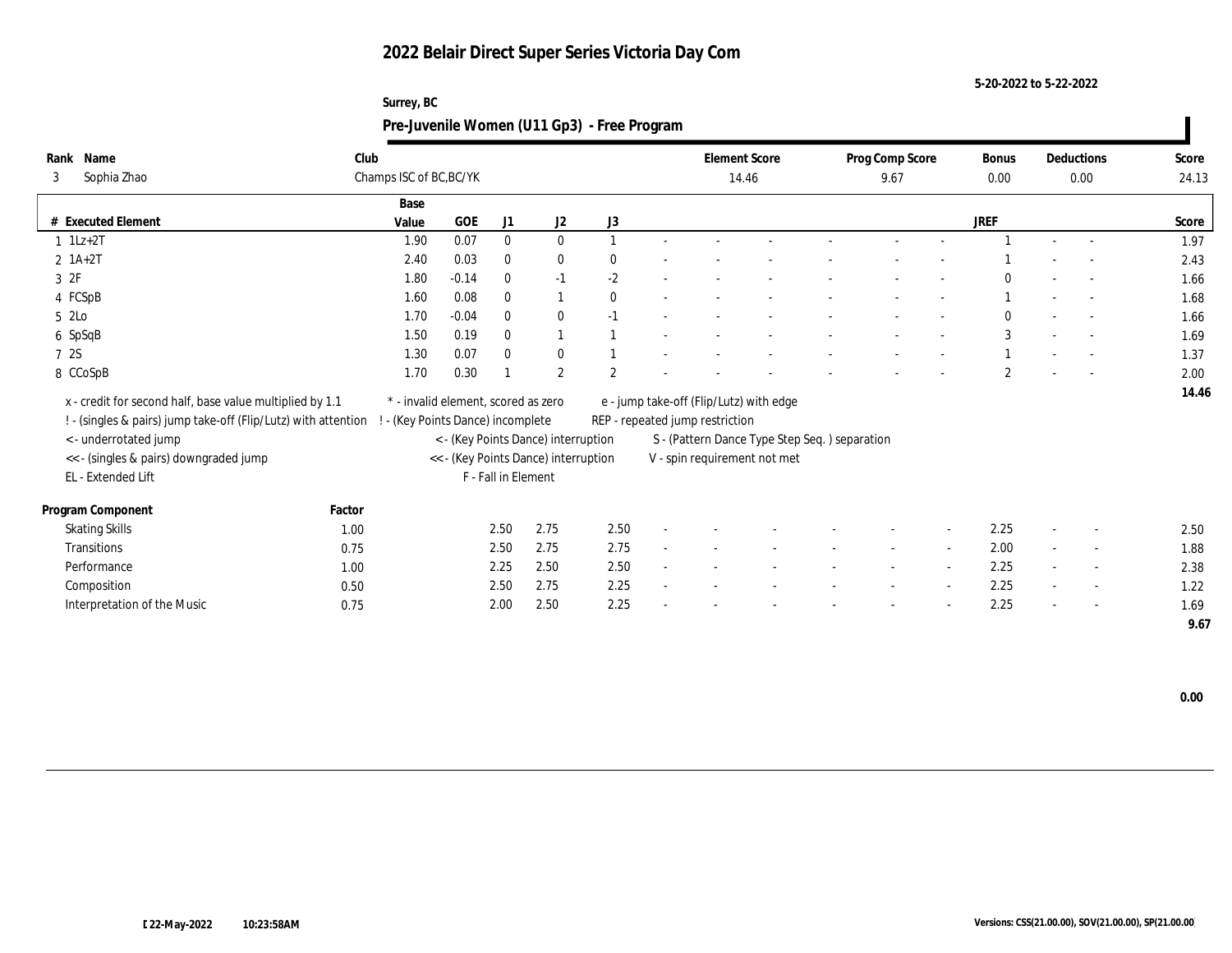**Surrey, BC**

**5-20-2022 to 5-22-2022**

|                                                                |        | Pre-Juvenile Women (U11 Gp3) - Free Program |         |                     |                                      |              |                                         |                                               |                 |                          |              |        |                          |       |
|----------------------------------------------------------------|--------|---------------------------------------------|---------|---------------------|--------------------------------------|--------------|-----------------------------------------|-----------------------------------------------|-----------------|--------------------------|--------------|--------|--------------------------|-------|
| Rank Name                                                      | Club   |                                             |         |                     |                                      |              | <b>Element Score</b>                    |                                               | Prog Comp Score |                          | Bonus        |        | Deductions               | Score |
| Bara Novakova<br>4                                             |        | Sunset FSC, BC/YK                           |         |                     |                                      |              | 13.41                                   |                                               | 9.53            |                          | 0.00         |        | 0.00                     | 22.94 |
|                                                                |        | Base                                        |         |                     |                                      |              |                                         |                                               |                 |                          |              |        |                          |       |
| # Executed Element                                             |        | Value                                       | GOE     | J1                  | J2                                   | J3           |                                         |                                               |                 |                          | <b>JREF</b>  |        |                          | Score |
| 12Lz                                                           |        | 2.10                                        | $-0.58$ | $-3$                | $-2$                                 | $-3$         |                                         |                                               |                 |                          | $-3$         | $\sim$ | $\sim$                   | 1.52  |
| 2 2Lo                                                          |        | 1.70                                        | 0.00    | $\theta$            | $\bf{0}$                             | 0            |                                         |                                               |                 |                          |              |        |                          | 1.70  |
| $3 \text{ IF+2Log}$                                            |        | 2.20                                        | $-0.64$ | $-4$                | $-3$                                 | $-5$         |                                         |                                               |                 |                          | $-3$         |        |                          | 1.56  |
| 4 FCSpB                                                        |        | 1.60                                        | 0.00    | $\theta$            | $\bf{0}$                             | $\mathbf{0}$ |                                         |                                               |                 |                          | $\mathbf{0}$ |        |                          | 1.60  |
| 5 2S                                                           |        | 1.30                                        | 0.00    | $\theta$            | $\mathbf{0}$                         | $\mathbf{0}$ |                                         |                                               |                 |                          | $\mathbf{0}$ |        | $\overline{\phantom{a}}$ | 1.30  |
| 6 SpSqB                                                        |        | 1.50                                        | 0.04    | $\theta$            | $\mathbf{0}$                         | $\mathbf{0}$ |                                         |                                               |                 |                          |              |        | $\sim$                   | 1.54  |
| $7 \; 1A+2T$                                                   |        | 2.40                                        | 0.00    | $\Omega$            | $\bf{0}$                             | $\mathbf{0}$ |                                         |                                               |                 |                          | $\Omega$     |        | $\sim$                   | 2.40  |
| 8 CCoSpB                                                       |        | 1.70                                        | 0.09    |                     | $\bf{0}$                             |              |                                         |                                               |                 |                          |              |        |                          | 1.79  |
| x - credit for second half, base value multiplied by 1.1       |        | * - invalid element, scored as zero         |         |                     |                                      |              | e - jump take-off (Flip/Lutz) with edge |                                               |                 |                          |              |        |                          | 13.41 |
| ! - (singles & pairs) jump take-off (Flip/Lutz) with attention |        | - (Key Points Dance) incomplete             |         |                     |                                      |              | REP - repeated jump restriction         |                                               |                 |                          |              |        |                          |       |
| <- underrotated jump                                           |        |                                             |         |                     | < - (Key Points Dance) interruption  |              |                                         | S - (Pattern Dance Type Step Seq.) separation |                 |                          |              |        |                          |       |
| << - (singles & pairs) downgraded jump                         |        |                                             |         |                     | << - (Key Points Dance) interruption |              | V - spin requirement not met            |                                               |                 |                          |              |        |                          |       |
| EL - Extended Lift                                             |        |                                             |         | F - Fall in Element |                                      |              |                                         |                                               |                 |                          |              |        |                          |       |
|                                                                |        |                                             |         |                     |                                      |              |                                         |                                               |                 |                          |              |        |                          |       |
| Program Component                                              | Factor |                                             |         |                     |                                      |              |                                         |                                               |                 |                          |              |        |                          |       |
| <b>Skating Skills</b>                                          | 1.00   |                                             |         | 2.75                | 2.75                                 | 2.25         |                                         |                                               |                 | $\overline{\phantom{a}}$ | 2.00         |        |                          | 2.44  |
| Transitions                                                    | 0.75   |                                             |         | 2.25                | 2.75                                 | 2.50         |                                         |                                               |                 | $\sim$                   | 2.00         |        |                          | 1.79  |
| Performance                                                    | 1.00   |                                             |         | 2.50                | 2.50                                 | 2.50         |                                         |                                               |                 | $\sim$                   | 2.00         |        | $\sim$                   | 2.38  |
| Composition                                                    | 0.50   |                                             |         | 2.50                | 2.75                                 | 2.25         |                                         |                                               |                 | $\sim$                   | 2.00         |        | $\overline{a}$           | 1.19  |
| Interpretation of the Music                                    | 0.75   |                                             |         | 2.25                | 2.50                                 | 2.50         |                                         |                                               |                 |                          | 2.00         |        |                          | 1.73  |
|                                                                |        |                                             |         |                     |                                      |              |                                         |                                               |                 |                          |              |        |                          | 9.53  |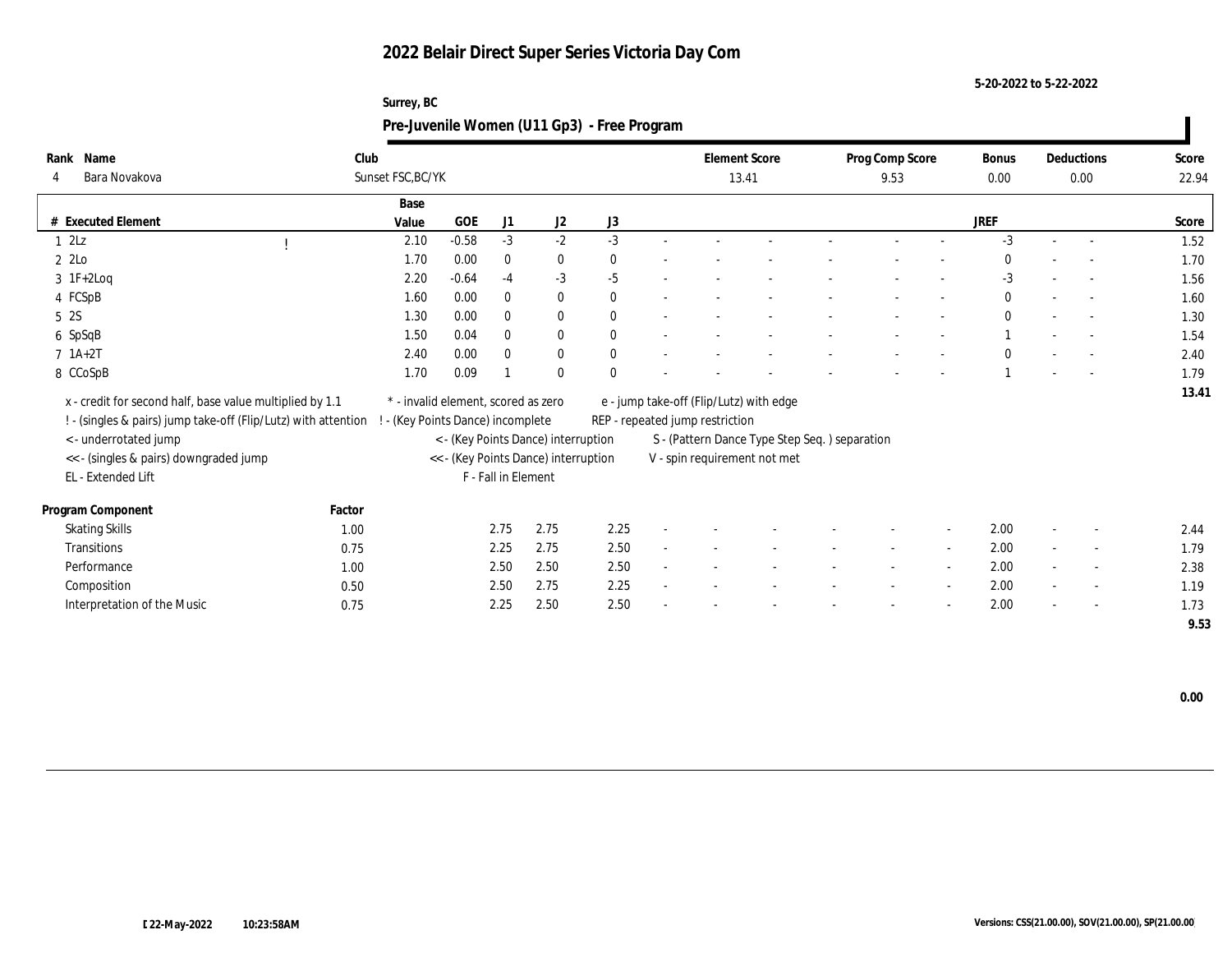**Surrey, BC**

**5-20-2022 to 5-22-2022**

| Rank Name<br>Eva Liu<br>5                                                                                                  | Club         | Champs ISC of BC, BC/YK                                                |                          |                     |                                      |          | <b>Element Score</b><br>11.79   |                                               | Prog Comp Score<br>10.93 |                          | <b>Bonus</b><br>0.00 | Deductions<br>0.60       | Score<br>22.12 |
|----------------------------------------------------------------------------------------------------------------------------|--------------|------------------------------------------------------------------------|--------------------------|---------------------|--------------------------------------|----------|---------------------------------|-----------------------------------------------|--------------------------|--------------------------|----------------------|--------------------------|----------------|
|                                                                                                                            |              | Base                                                                   |                          |                     |                                      |          |                                 |                                               |                          |                          |                      |                          |                |
| # Executed Element                                                                                                         |              | Value                                                                  | $_{\rm GOE}$             | J1                  | J2                                   | J3       |                                 |                                               |                          |                          | <b>JREF</b>          |                          | Score          |
| $1 \t1A$                                                                                                                   |              | 1.10                                                                   | 0.03                     | $\bf{0}$            | $\mathbf{0}$                         | $\Omega$ |                                 |                                               |                          |                          |                      |                          | 1.13           |
| $2 \text{ } 2S+2Lo$                                                                                                        |              | 3.00                                                                   | 0.17                     |                     |                                      |          |                                 |                                               |                          |                          |                      |                          | 3.17           |
| 3ZF                                                                                                                        |              | 1.80                                                                   | $-0.63$                  | $-4$                | $-3$                                 | $-3$     |                                 |                                               |                          |                          |                      |                          | 1.17           |
| 4 SpSqB                                                                                                                    |              | 1.50                                                                   | 0.04                     | $\theta$            | $\bf{0}$                             |          |                                 |                                               |                          |                          | $\Omega$             | $\overline{\phantom{a}}$ | 1.54           |
| $52F+2T$                                                                                                                   |              | 3.10                                                                   | $-0.90$                  | $-5$                | $-5$                                 | $-5$     |                                 |                                               |                          |                          | $-5$                 | $\overline{\phantom{a}}$ | 2.20           |
| 6 FCSp                                                                                                                     |              | 0.00                                                                   | $\overline{\phantom{a}}$ |                     |                                      |          |                                 |                                               |                          |                          |                      |                          | 0.00           |
| $7$ 2Lz $<$                                                                                                                |              | 1.68                                                                   | $-0.84$                  | $-5$                | $-5$                                 | $-5$     |                                 |                                               |                          |                          | $-5$                 | $\overline{\phantom{a}}$ | 0.84           |
|                                                                                                                            |              |                                                                        |                          |                     |                                      |          |                                 |                                               |                          |                          |                      |                          |                |
| 8 CCoSpB                                                                                                                   |              | 1.70                                                                   | 0.04                     | $\theta$            | $\theta$                             |          |                                 |                                               |                          |                          |                      |                          | 1.74           |
| x - credit for second half, base value multiplied by 1.1<br>! - (singles & pairs) jump take-off (Flip/Lutz) with attention |              | * - invalid element, scored as zero<br>- (Key Points Dance) incomplete |                          |                     |                                      |          | REP - repeated jump restriction | e - jump take-off (Flip/Lutz) with edge       |                          |                          |                      |                          | 11.79          |
| <- underrotated jump                                                                                                       |              |                                                                        |                          |                     | < - (Key Points Dance) interruption  |          |                                 | S - (Pattern Dance Type Step Seq.) separation |                          |                          |                      |                          |                |
| << - (singles & pairs) downgraded jump<br>EL - Extended Lift                                                               |              |                                                                        |                          | F - Fall in Element | << - (Key Points Dance) interruption |          |                                 | V - spin requirement not met                  |                          |                          |                      |                          |                |
| Program Component                                                                                                          | Factor       |                                                                        |                          |                     |                                      |          |                                 |                                               |                          |                          |                      |                          |                |
|                                                                                                                            | 1.00         |                                                                        |                          | 3.00                | 3.00                                 | 3.00     |                                 |                                               |                          | $\overline{\phantom{a}}$ | 2.25                 |                          | 2.81           |
| <b>Skating Skills</b><br>Transitions                                                                                       | 0.75         |                                                                        |                          |                     | 3.50                                 | 3.25     |                                 |                                               |                          | $\sim$                   | 2.50                 | $\overline{\phantom{a}}$ | 2.21           |
| Performance                                                                                                                |              |                                                                        |                          | 2.50                | 3.25                                 | 3.00     |                                 |                                               |                          | $\sim$                   | 1.75                 | $\sim$                   |                |
|                                                                                                                            | 1.00         |                                                                        |                          | 2.25                | 3.25                                 | 3.00     |                                 |                                               |                          | $\sim$                   | 2.25                 |                          | 2.56           |
| Composition<br>Interpretation of the Music                                                                                 | 0.50<br>0.75 |                                                                        |                          | 2.50<br>2.25        | 3.25                                 | 2.75     |                                 |                                               |                          |                          | 2.25                 |                          | 1.38<br>1.97   |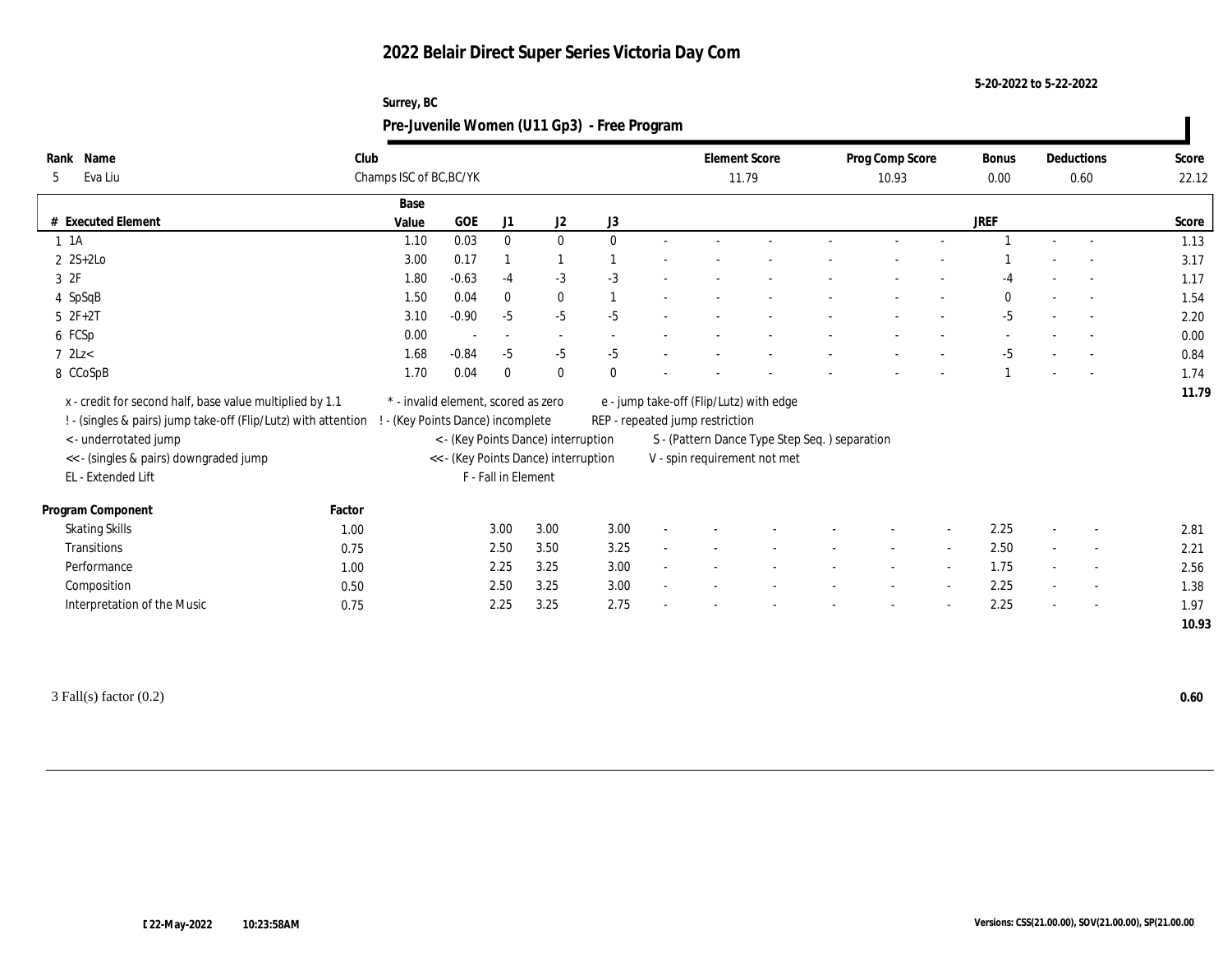**Surrey, BC**

**5-20-2022 to 5-22-2022**

|                                                                |                                 |                                     |                     |                                                                             | Pre-Juvenile Women (U11 Gp3) - Free Program |                                 |                                                                               |                          |                          |                      |                          |                |
|----------------------------------------------------------------|---------------------------------|-------------------------------------|---------------------|-----------------------------------------------------------------------------|---------------------------------------------|---------------------------------|-------------------------------------------------------------------------------|--------------------------|--------------------------|----------------------|--------------------------|----------------|
| Rank Name<br>Ava Cheung<br>6                                   | Club<br>Connaught SC, BC/YK     |                                     |                     |                                                                             |                                             |                                 | <b>Element Score</b><br>10.82                                                 | Prog Comp Score<br>11.16 |                          | <b>Bonus</b><br>0.00 | Deductions<br>0.20       | Score<br>21.78 |
|                                                                | Base                            | GOE                                 |                     |                                                                             |                                             |                                 |                                                                               |                          |                          | <b>JREF</b>          |                          |                |
| # Executed Element<br>$1 \ 1A+2T$                              | Value<br>2.40                   | $-0.03$                             | J1<br>$\mathbf{0}$  | J2<br>$\mathbf{0}$                                                          | J3<br>$\mathbf{0}$                          |                                 |                                                                               |                          |                          |                      | $\sim$                   | Score<br>2.37  |
| $2 \text{ } 2 \text{Lo} <$                                     | 1.36                            | $-0.68$                             | $-5$                | $-5$                                                                        | $-5$                                        |                                 |                                                                               |                          |                          |                      |                          | 0.68           |
| $3 \text{ } 2F<$                                               | 1.44                            | $-0.33$                             | $-2$                | $-3$                                                                        | $-2$                                        |                                 |                                                                               |                          |                          | $-2$                 | $\overline{\phantom{a}}$ | 1.11           |
| 4 FCSpB                                                        | 1.60                            | $-0.04$                             | $-1$                | $\bf{0}$                                                                    | $\Omega$                                    |                                 |                                                                               |                          |                          | $\mathbf{0}$         | $\overline{a}$           | 1.56           |
| $5 \text{ } 2\text{Lz}(e) <$                                   | 0.48                            | $-0.23$                             | $-5$                | $-4$                                                                        | $-5$                                        |                                 |                                                                               |                          |                          | $-5$                 | $\overline{\phantom{a}}$ | 0.25           |
| 6 SpSqB                                                        | 1.50                            | 0.19                                |                     |                                                                             |                                             |                                 |                                                                               |                          |                          | $\mathbf{2}$         | $\overline{\phantom{a}}$ | 1.69           |
| 7 2S                                                           | 1.30                            | 0.03                                | $\mathbf{0}$        | $\bf{0}$                                                                    |                                             |                                 |                                                                               |                          |                          |                      |                          | 1.33           |
| 8 CCoSpB                                                       | 1.70                            | 0.13                                |                     | $-1$                                                                        |                                             |                                 |                                                                               |                          |                          | $\overline{2}$       | $\overline{a}$           | 1.83           |
| x - credit for second half, base value multiplied by 1.1       |                                 | * - invalid element, scored as zero |                     |                                                                             |                                             |                                 | e - jump take-off (Flip/Lutz) with edge                                       |                          |                          |                      |                          | 10.82          |
| ! - (singles & pairs) jump take-off (Flip/Lutz) with attention | - (Key Points Dance) incomplete |                                     |                     |                                                                             |                                             | REP - repeated jump restriction |                                                                               |                          |                          |                      |                          |                |
| <- underrotated jump<br><< - (singles & pairs) downgraded jump |                                 |                                     |                     | < - (Key Points Dance) interruption<br><< - (Key Points Dance) interruption |                                             |                                 | S - (Pattern Dance Type Step Seq.) separation<br>V - spin requirement not met |                          |                          |                      |                          |                |
| EL - Extended Lift                                             |                                 |                                     | F - Fall in Element |                                                                             |                                             |                                 |                                                                               |                          |                          |                      |                          |                |
| Program Component<br>Factor                                    |                                 |                                     |                     |                                                                             |                                             |                                 |                                                                               |                          |                          |                      |                          |                |
| <b>Skating Skills</b>                                          | 1.00                            |                                     | 2.75                | 2.75                                                                        | 2.75                                        |                                 |                                                                               |                          |                          | 2.25                 |                          | 2.63           |
| Transitions                                                    | 0.75                            |                                     | 3.00                | 3.00                                                                        | 3.25                                        |                                 |                                                                               |                          | $\sim$                   | 2.50                 | $\overline{\phantom{a}}$ | 2.21           |
| Performance                                                    | 1.00                            |                                     | 2.75                | 3.00                                                                        | 3.00                                        |                                 |                                                                               |                          | $\sim$                   | 2.00                 |                          | 2.69           |
| Composition                                                    | 0.50                            |                                     | 3.25                | 3.00                                                                        | 3.00                                        |                                 |                                                                               |                          | $\sim$                   | 2.50                 | $\sim$                   | 1.47           |
| Interpretation of the Music                                    | 0.75                            |                                     | 3.00                | 3.00                                                                        | 3.25                                        |                                 |                                                                               |                          | $\overline{\phantom{a}}$ | 2.25                 | $\overline{\phantom{a}}$ | 2.16           |
|                                                                |                                 |                                     |                     |                                                                             |                                             |                                 |                                                                               |                          |                          |                      |                          | 11.16          |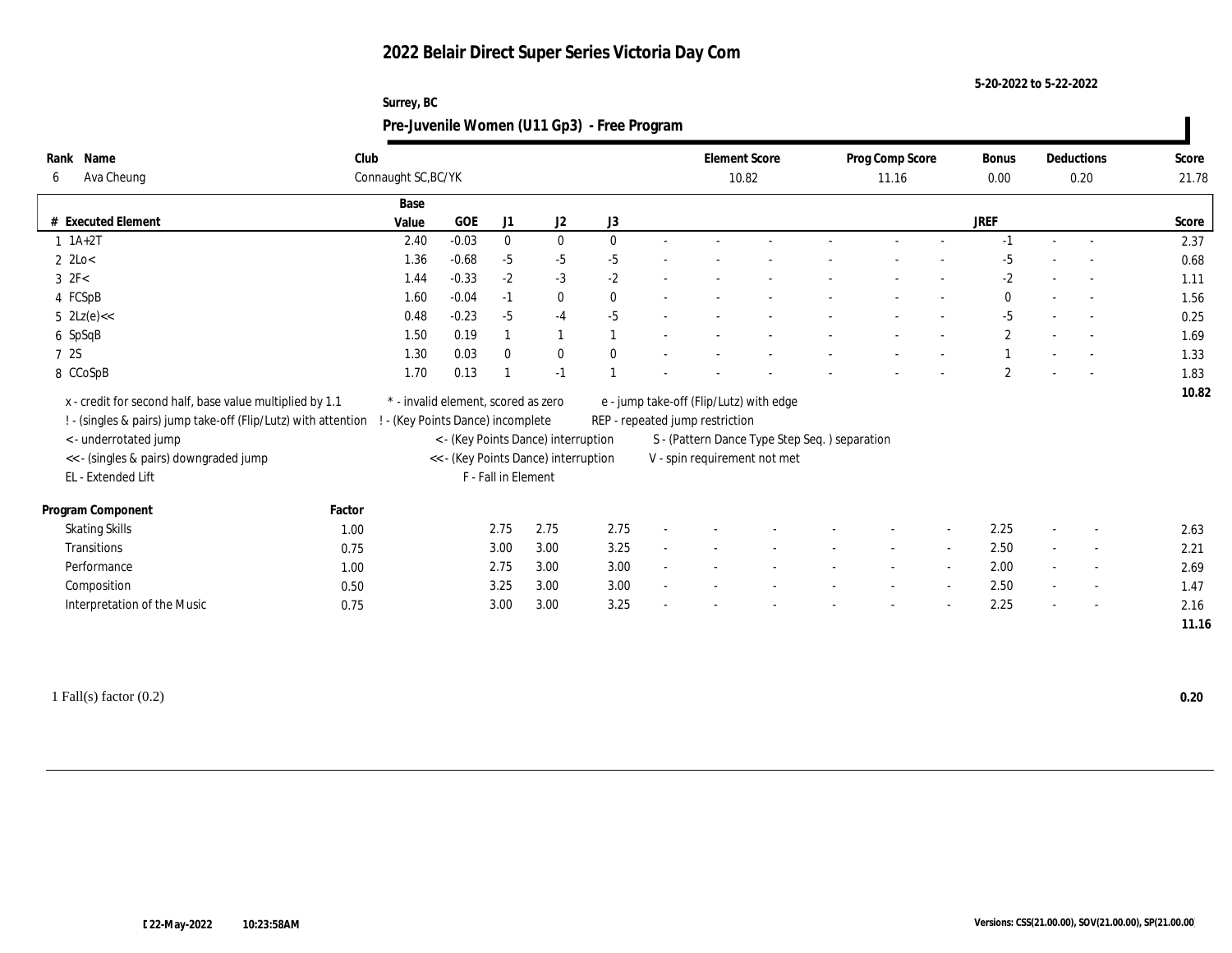**Surrey, BC**

**5-20-2022 to 5-22-2022**

|                                                                                                                            |        |                                                                          |         |                     |                                      | Pre-Juvenile Women (U11 Gp3) - Free Program |                                                                            |                               |                          |                          |                      |                          |                |
|----------------------------------------------------------------------------------------------------------------------------|--------|--------------------------------------------------------------------------|---------|---------------------|--------------------------------------|---------------------------------------------|----------------------------------------------------------------------------|-------------------------------|--------------------------|--------------------------|----------------------|--------------------------|----------------|
| Rank Name<br>Yuna Grossman                                                                                                 | Club   | Coquitlam SC, BC/YK                                                      |         |                     |                                      |                                             |                                                                            | <b>Element Score</b><br>12.64 | Prog Comp Score<br>9.32  |                          | <b>Bonus</b><br>0.00 | Deductions<br>0.20       | Score<br>21.76 |
| # Executed Element                                                                                                         |        | Base<br>Value                                                            | GOE     | J1                  | J2                                   | J3                                          |                                                                            |                               |                          |                          | <b>JREF</b>          |                          | Score          |
| 1 1 A                                                                                                                      |        | 1.10                                                                     | 0.11    | $\mathbf{0}$        |                                      |                                             |                                                                            |                               |                          |                          | $\overline{2}$       | $\overline{\phantom{a}}$ | 1.21           |
| $2 \text{ } 2F+2Lo <<$                                                                                                     |        | 2.30                                                                     | $-0.81$ | $-5$                | $-4$                                 | $-5$                                        |                                                                            |                               |                          |                          |                      |                          | 1.49           |
| 3 CCoSpB                                                                                                                   |        | 1.70                                                                     | 0.04    | $\theta$            | $\bf{0}$                             | $\Omega$                                    |                                                                            |                               |                          |                          |                      | $\overline{\phantom{a}}$ | 1.74           |
| $4$ $2Lz+2T$                                                                                                               |        | 3.40                                                                     | $-0.68$ | $-4$                | $-3$                                 | $-3$                                        |                                                                            |                               |                          |                          | $-3$                 |                          | 2.72           |
| 5 SpSqB                                                                                                                    |        | 1.50                                                                     | 0.15    |                     |                                      |                                             |                                                                            |                               |                          |                          |                      | $\sim$                   | 1.65           |
| 6 2Lz                                                                                                                      |        | 2.10                                                                     | $-1.05$ | $-5$                | $-5$                                 | $-5$                                        |                                                                            |                               |                          |                          | $-5$                 |                          | 1.05           |
| 7 2S                                                                                                                       |        | 1.30                                                                     | $-0.16$ | $-1$                | $-1$                                 | $-2$                                        |                                                                            |                               |                          |                          | $-1$                 | $\sim$                   | 1.14           |
| 8 FCSpB                                                                                                                    |        | 1.60                                                                     | 0.04    | $\theta$            | $\theta$                             |                                             |                                                                            |                               |                          |                          |                      |                          | 1.64           |
| x - credit for second half, base value multiplied by 1.1<br>! - (singles & pairs) jump take-off (Flip/Lutz) with attention |        | * - invalid element, scored as zero<br>! - (Key Points Dance) incomplete |         |                     |                                      |                                             | e - jump take-off (Flip/Lutz) with edge<br>REP - repeated jump restriction |                               |                          |                          |                      |                          | 12.64          |
| < - underrotated jump                                                                                                      |        |                                                                          |         |                     | < - (Key Points Dance) interruption  |                                             | S - (Pattern Dance Type Step Seq.) separation                              |                               |                          |                          |                      |                          |                |
| << - (singles & pairs) downgraded jump<br>EL - Extended Lift                                                               |        |                                                                          |         | F - Fall in Element | << - (Key Points Dance) interruption |                                             | V - spin requirement not met                                               |                               |                          |                          |                      |                          |                |
| Program Component                                                                                                          | Factor |                                                                          |         |                     |                                      |                                             |                                                                            |                               |                          |                          |                      |                          |                |
| <b>Skating Skills</b>                                                                                                      | 1.00   |                                                                          |         | 2.25                | 2.50                                 | 2.25                                        |                                                                            |                               |                          |                          | 2.25                 |                          | 2.31           |
| Transitions                                                                                                                | 0.75   |                                                                          |         | 2.00                | 2.25                                 | 2.50                                        |                                                                            |                               | $\overline{\phantom{a}}$ | $\sim$                   | 2.25                 | $\sim$                   | 1.69           |
| Performance                                                                                                                | 1.00   |                                                                          |         | 2.25                | 2.50                                 | 2.50                                        |                                                                            |                               |                          | $\sim$                   | 2.00                 |                          | 2.31           |
| Composition                                                                                                                | 0.50   |                                                                          |         | 2.50                | 2.50                                 | 2.50                                        |                                                                            |                               |                          | $\overline{\phantom{a}}$ | 2.25                 | $\sim$                   | 1.22           |
| Interpretation of the Music                                                                                                | 0.75   |                                                                          |         | 2.25                | 2.50                                 | 2.50                                        |                                                                            |                               |                          |                          | 2.25                 |                          | 1.79<br>9.32   |
|                                                                                                                            |        |                                                                          |         |                     |                                      |                                             |                                                                            |                               |                          |                          |                      |                          |                |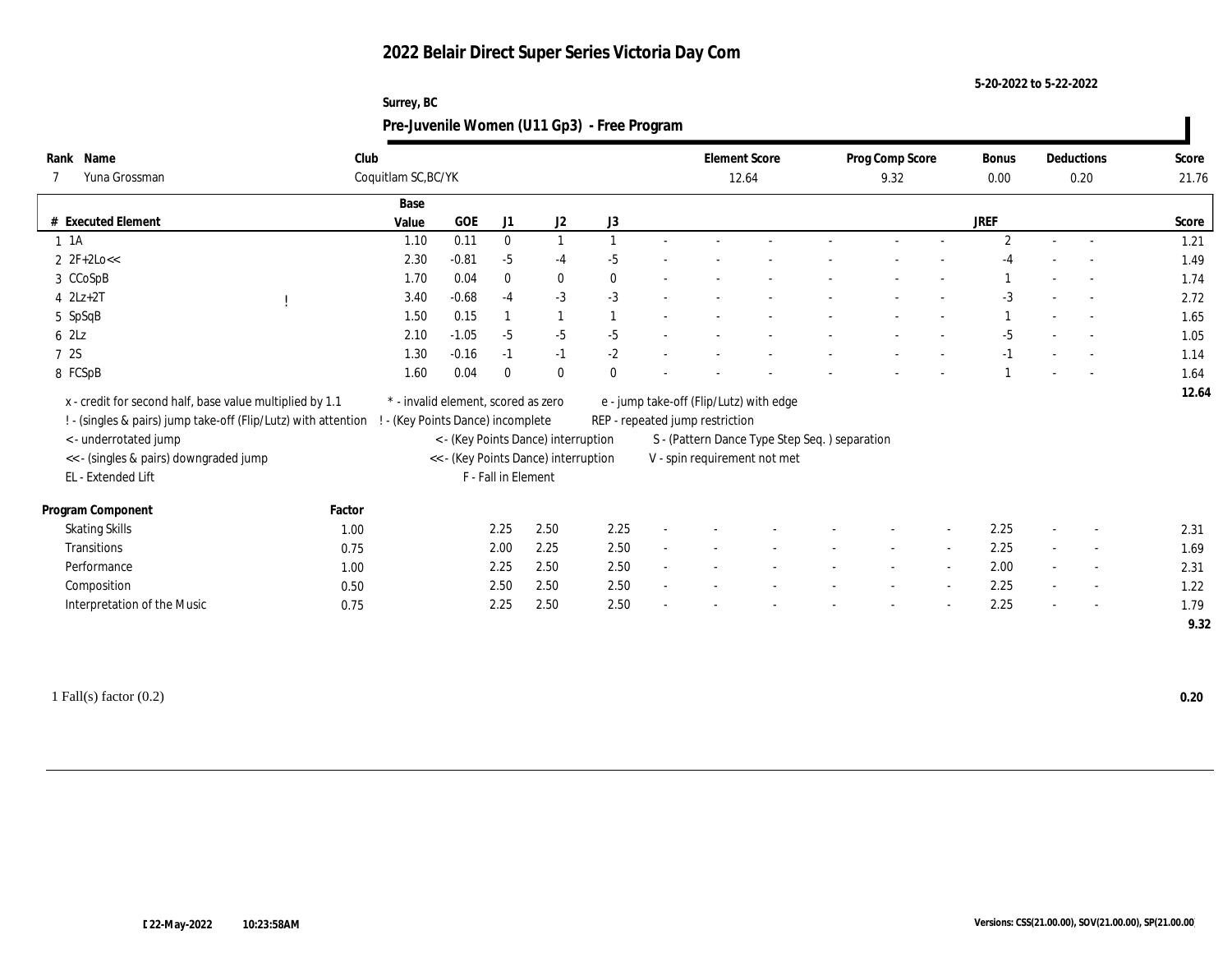**5-20-2022 to 5-22-2022**

| Pre-Juvenile Women (U11 Gp3) - Free Program<br>Club<br><b>Element Score</b><br>Rank Name<br>Prog Comp Score<br>Deductions<br>Bonus<br>Juan De Fuca SC, BC/YK<br>Julie Forslund<br>8<br>12.30<br>9.03<br>0.00<br>0.00<br>Base<br># Executed Element<br><b>GOE</b><br><b>JREF</b><br>J1<br>J <sub>2</sub><br>J3<br>Value<br>$-0.59$<br>$-3$<br>$-3$<br>$-3$<br>12F<br>1.80<br>$-4$<br>2 FCSpB<br>1.60<br>0.00<br>$\bf{0}$<br>$\theta$<br>0<br>$\mathbf{2}$<br>3 SpSqB<br>1.50<br>0.19<br>$-0.55$<br>$-3$<br>42Log<br>1.70<br>$-3$<br>$-3$<br>$-4$<br>$\overline{\phantom{a}}$<br>52Lz<br>0.00<br>$\bf{0}$<br>2.10<br>$\theta$<br>$\Omega$<br>$\theta$<br>0.06<br>$\bf{0}$<br>6 1A<br>1.10<br>$\theta$<br>7 2S<br>1.30<br>0.13<br>$\overline{c}$<br>$\Omega$<br>0.26<br>2<br>$\mathbf{2}$<br>8 CCoSpB<br>1.70<br>x - credit for second half, base value multiplied by 1.1<br>* - invalid element, scored as zero<br>e - jump take-off (Flip/Lutz) with edge<br>! - (singles & pairs) jump take-off (Flip/Lutz) with attention<br>! - (Key Points Dance) incomplete<br>REP - repeated jump restriction<br>< - underrotated jump<br>< - (Key Points Dance) interruption<br>S - (Pattern Dance Type Step Seq.) separation | Score<br>21.33<br>Score<br>1.21 |
|---------------------------------------------------------------------------------------------------------------------------------------------------------------------------------------------------------------------------------------------------------------------------------------------------------------------------------------------------------------------------------------------------------------------------------------------------------------------------------------------------------------------------------------------------------------------------------------------------------------------------------------------------------------------------------------------------------------------------------------------------------------------------------------------------------------------------------------------------------------------------------------------------------------------------------------------------------------------------------------------------------------------------------------------------------------------------------------------------------------------------------------------------------------------------------------------------------------------|---------------------------------|
|                                                                                                                                                                                                                                                                                                                                                                                                                                                                                                                                                                                                                                                                                                                                                                                                                                                                                                                                                                                                                                                                                                                                                                                                                     |                                 |
|                                                                                                                                                                                                                                                                                                                                                                                                                                                                                                                                                                                                                                                                                                                                                                                                                                                                                                                                                                                                                                                                                                                                                                                                                     |                                 |
|                                                                                                                                                                                                                                                                                                                                                                                                                                                                                                                                                                                                                                                                                                                                                                                                                                                                                                                                                                                                                                                                                                                                                                                                                     |                                 |
|                                                                                                                                                                                                                                                                                                                                                                                                                                                                                                                                                                                                                                                                                                                                                                                                                                                                                                                                                                                                                                                                                                                                                                                                                     |                                 |
|                                                                                                                                                                                                                                                                                                                                                                                                                                                                                                                                                                                                                                                                                                                                                                                                                                                                                                                                                                                                                                                                                                                                                                                                                     | 1.60<br>1.69                    |
|                                                                                                                                                                                                                                                                                                                                                                                                                                                                                                                                                                                                                                                                                                                                                                                                                                                                                                                                                                                                                                                                                                                                                                                                                     | 1.15                            |
|                                                                                                                                                                                                                                                                                                                                                                                                                                                                                                                                                                                                                                                                                                                                                                                                                                                                                                                                                                                                                                                                                                                                                                                                                     | 2.10                            |
|                                                                                                                                                                                                                                                                                                                                                                                                                                                                                                                                                                                                                                                                                                                                                                                                                                                                                                                                                                                                                                                                                                                                                                                                                     | 1.16                            |
|                                                                                                                                                                                                                                                                                                                                                                                                                                                                                                                                                                                                                                                                                                                                                                                                                                                                                                                                                                                                                                                                                                                                                                                                                     | 1.43                            |
|                                                                                                                                                                                                                                                                                                                                                                                                                                                                                                                                                                                                                                                                                                                                                                                                                                                                                                                                                                                                                                                                                                                                                                                                                     | 1.96                            |
|                                                                                                                                                                                                                                                                                                                                                                                                                                                                                                                                                                                                                                                                                                                                                                                                                                                                                                                                                                                                                                                                                                                                                                                                                     | 12.30                           |
|                                                                                                                                                                                                                                                                                                                                                                                                                                                                                                                                                                                                                                                                                                                                                                                                                                                                                                                                                                                                                                                                                                                                                                                                                     |                                 |
|                                                                                                                                                                                                                                                                                                                                                                                                                                                                                                                                                                                                                                                                                                                                                                                                                                                                                                                                                                                                                                                                                                                                                                                                                     |                                 |
|                                                                                                                                                                                                                                                                                                                                                                                                                                                                                                                                                                                                                                                                                                                                                                                                                                                                                                                                                                                                                                                                                                                                                                                                                     |                                 |
| << - (singles & pairs) downgraded jump<br><< - (Key Points Dance) interruption<br>V - spin requirement not met                                                                                                                                                                                                                                                                                                                                                                                                                                                                                                                                                                                                                                                                                                                                                                                                                                                                                                                                                                                                                                                                                                      |                                 |
| F - Fall in Element<br>EL - Extended Lift                                                                                                                                                                                                                                                                                                                                                                                                                                                                                                                                                                                                                                                                                                                                                                                                                                                                                                                                                                                                                                                                                                                                                                           |                                 |
| Program Component<br>Factor                                                                                                                                                                                                                                                                                                                                                                                                                                                                                                                                                                                                                                                                                                                                                                                                                                                                                                                                                                                                                                                                                                                                                                                         |                                 |
| 2.50<br>2.50<br>2.50<br>2.25<br><b>Skating Skills</b><br>1.00<br>$\overline{\phantom{a}}$<br>$\overline{\phantom{a}}$                                                                                                                                                                                                                                                                                                                                                                                                                                                                                                                                                                                                                                                                                                                                                                                                                                                                                                                                                                                                                                                                                               | 2.44                            |
| 1.75<br>2.50<br>2.50<br>1.75<br>Transitions<br>0.75<br>$\sim$<br>$\overline{a}$                                                                                                                                                                                                                                                                                                                                                                                                                                                                                                                                                                                                                                                                                                                                                                                                                                                                                                                                                                                                                                                                                                                                     | 1.60                            |
| Performance<br>2.50<br>2.25<br>2.25<br>2.25<br>$\overline{\phantom{a}}$<br>$\overline{a}$                                                                                                                                                                                                                                                                                                                                                                                                                                                                                                                                                                                                                                                                                                                                                                                                                                                                                                                                                                                                                                                                                                                           |                                 |
| 1.00<br>$\sim$<br>2.00<br>Composition<br>2.00<br>2.75<br>2.25<br>0.50<br>$\overline{\phantom{a}}$                                                                                                                                                                                                                                                                                                                                                                                                                                                                                                                                                                                                                                                                                                                                                                                                                                                                                                                                                                                                                                                                                                                   | 2.31<br>1.13                    |
| 2.25<br>Interpretation of the Music<br>0.75<br>2.00<br>2.25<br>1.75                                                                                                                                                                                                                                                                                                                                                                                                                                                                                                                                                                                                                                                                                                                                                                                                                                                                                                                                                                                                                                                                                                                                                 | 1.55                            |
|                                                                                                                                                                                                                                                                                                                                                                                                                                                                                                                                                                                                                                                                                                                                                                                                                                                                                                                                                                                                                                                                                                                                                                                                                     | 9.03                            |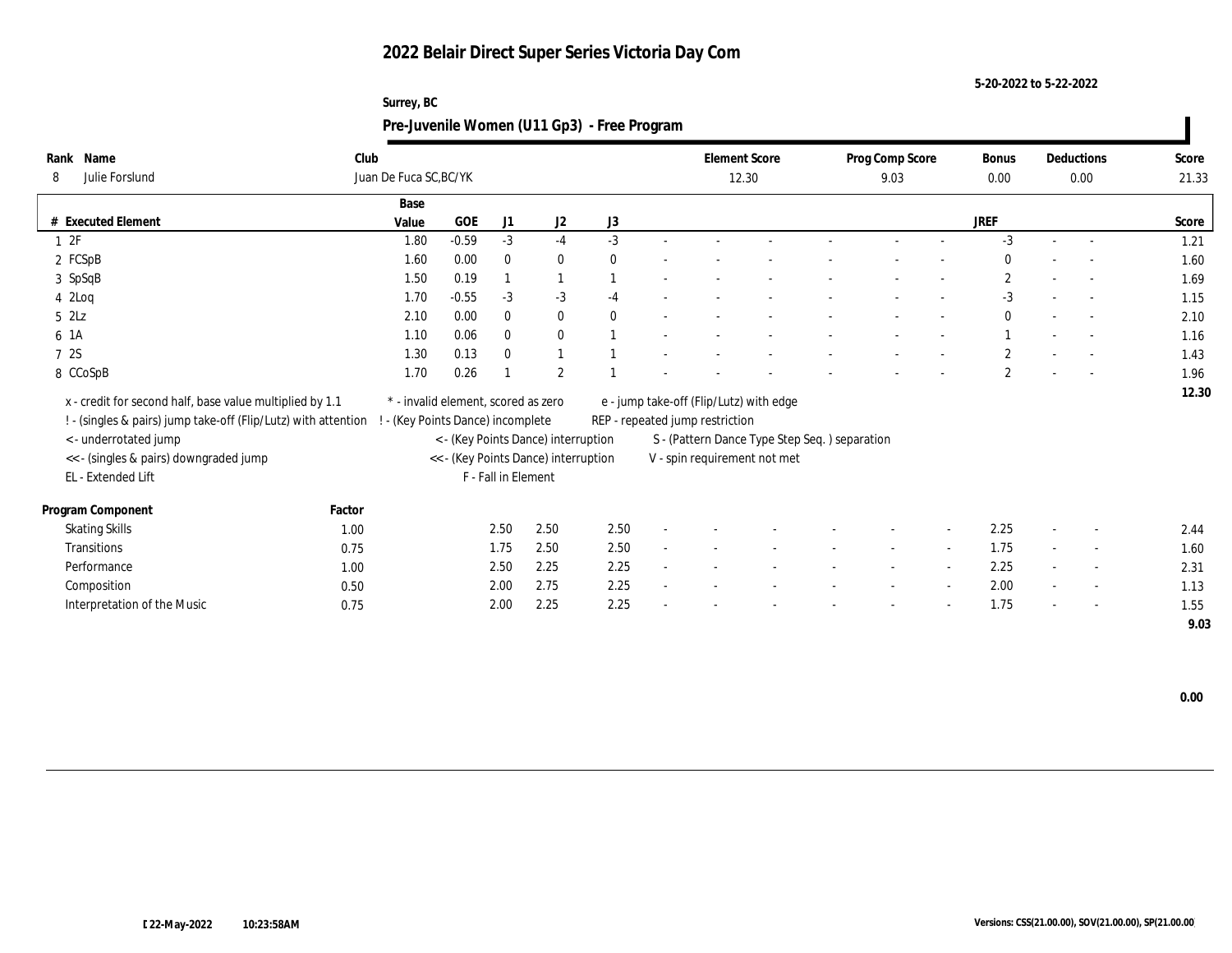**Surrey, BC**

**5-20-2022 to 5-22-2022**

|                                                                |        |                                     |         |                     |                                      | Pre-Juvenile Women (U11 Gp3) - Free Program |                                         |                                               |                          |                          |                       |        |                          |                |
|----------------------------------------------------------------|--------|-------------------------------------|---------|---------------------|--------------------------------------|---------------------------------------------|-----------------------------------------|-----------------------------------------------|--------------------------|--------------------------|-----------------------|--------|--------------------------|----------------|
| Rank Name<br>Stephanie Lee<br>9                                | Club   | Connaught SC, BC/YK                 |         |                     |                                      |                                             | <b>Element Score</b><br>10.65           |                                               | Prog Comp Score<br>9.65  |                          | <b>Bonus</b><br>0.00  |        | Deductions<br>0.20       | Score<br>20.10 |
| # Executed Element                                             |        | Base<br>Value                       | GOE     | J1                  | J <sub>2</sub>                       | J3                                          |                                         |                                               |                          |                          | <b>JREF</b>           |        |                          | Score          |
| $1$ 1F                                                         |        | 0.50                                | 0.06    |                     |                                      |                                             |                                         |                                               |                          |                          | $\mathbf{2}^{\prime}$ |        | $\sim$                   | 0.56           |
| 2 Sq                                                           |        | 1.30                                | $-0.65$ | $-5$                | $-5$                                 | $-5$                                        |                                         |                                               |                          |                          |                       |        |                          | 0.65           |
| 3 SpSqB                                                        |        | 1.50                                | 0.26    | $\mathbf{2}$        | $\mathbf{2}$                         | $\overline{2}$                              |                                         |                                               |                          |                          |                       |        |                          | 1.76           |
| $4$ 1A+2T                                                      |        | 2.40                                | $-0.13$ | $\bf{0}$            | $-1$                                 | $-1$                                        |                                         |                                               |                          |                          | $-2$                  |        |                          | 2.27           |
| 5 FCSpB                                                        |        | 1.60                                | 0.00    | $\Omega$            | $\bf{0}$                             | $\Omega$                                    |                                         |                                               |                          |                          | $\mathbf{0}$          |        | $\sim$                   | 1.60           |
| 6 1Lz                                                          |        | 0.60                                | 0.02    | $\mathbf{0}$        | $\bf{0}$                             |                                             |                                         |                                               |                          |                          |                       |        |                          | 0.62           |
| 7 2Lo                                                          |        | 1.70                                | $-0.38$ | $-2$                | $-2$                                 | $-3$                                        |                                         |                                               |                          |                          | $-2$                  |        | $\sim$                   | 1.32           |
| 8 CCoSpB                                                       |        | 1.70                                | 0.17    |                     |                                      |                                             |                                         |                                               |                          |                          |                       |        |                          | 1.87           |
| x - credit for second half, base value multiplied by 1.1       |        | * - invalid element, scored as zero |         |                     |                                      |                                             | e - jump take-off (Flip/Lutz) with edge |                                               |                          |                          |                       |        |                          | 10.65          |
| ! - (singles & pairs) jump take-off (Flip/Lutz) with attention |        | - (Key Points Dance) incomplete     |         |                     |                                      |                                             | REP - repeated jump restriction         |                                               |                          |                          |                       |        |                          |                |
| <- underrotated jump                                           |        |                                     |         |                     | < - (Key Points Dance) interruption  |                                             |                                         | S - (Pattern Dance Type Step Seq.) separation |                          |                          |                       |        |                          |                |
| << - (singles & pairs) downgraded jump<br>EL - Extended Lift   |        |                                     |         | F - Fall in Element | << - (Key Points Dance) interruption |                                             | V - spin requirement not met            |                                               |                          |                          |                       |        |                          |                |
| Program Component                                              | Factor |                                     |         |                     |                                      |                                             |                                         |                                               |                          |                          |                       |        |                          |                |
| <b>Skating Skills</b>                                          | 1.00   |                                     |         | 2.50                | 2.50                                 | 2.50                                        |                                         |                                               |                          | $\overline{\phantom{a}}$ | 2.25                  |        |                          | 2.44           |
| Transitions                                                    | 0.75   |                                     |         | 2.00                | 2.50                                 | 2.50                                        |                                         |                                               | $\overline{\phantom{a}}$ | $\overline{\phantom{a}}$ | 2.25                  | $\sim$ | $\sim$                   | 1.73           |
| Performance                                                    | 1.00   |                                     |         | 2.25                | 2.50                                 | 2.75                                        |                                         |                                               |                          | $\sim$                   | 2.00                  |        |                          | 2.38           |
| Composition                                                    | 0.50   |                                     |         | 2.50                | 2.50                                 | 2.75                                        |                                         |                                               |                          | $\overline{\phantom{a}}$ | 2.00                  |        | $\sim$                   | 1.22           |
| Interpretation of the Music                                    | 0.75   |                                     |         | 2.50                | 2.50                                 | 2.75                                        |                                         |                                               |                          |                          | 2.25                  |        | $\overline{\phantom{a}}$ | 1.88           |
|                                                                |        |                                     |         |                     |                                      |                                             |                                         |                                               |                          |                          |                       |        |                          | 9.65           |
|                                                                |        |                                     |         |                     |                                      |                                             |                                         |                                               |                          |                          |                       |        |                          |                |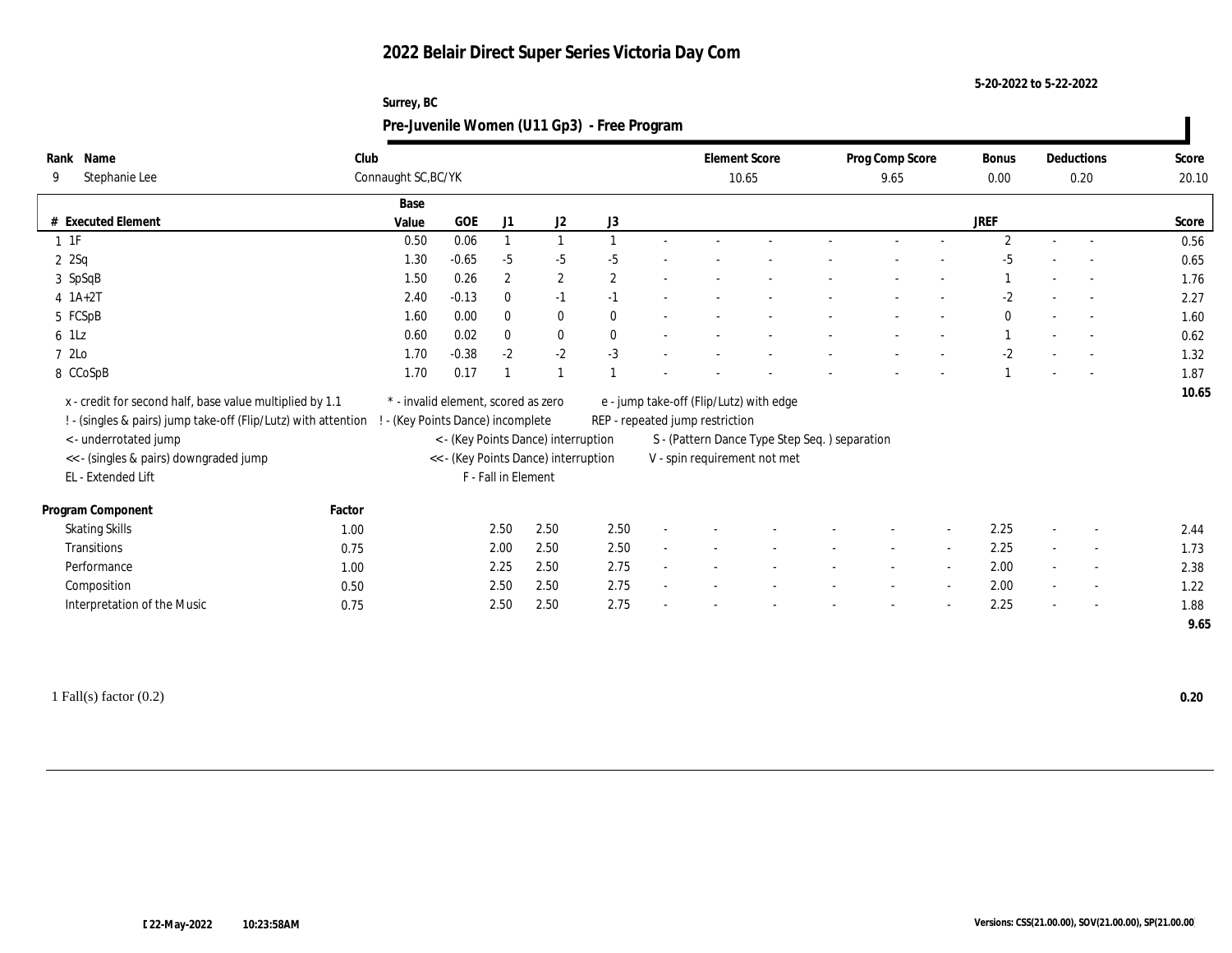**Surrey, BC**

**5-20-2022 to 5-22-2022**

|                                                                                                                            |        | Pre-Juvenile Women (U11 Gp3) - Free Program                            |         |                     |                                      |                |                                                                            |                                               |                          |                          |                      |                          |                |
|----------------------------------------------------------------------------------------------------------------------------|--------|------------------------------------------------------------------------|---------|---------------------|--------------------------------------|----------------|----------------------------------------------------------------------------|-----------------------------------------------|--------------------------|--------------------------|----------------------|--------------------------|----------------|
| Rank Name<br>Reina Ren<br>10                                                                                               | Club   | WRSSSC, BC/YK                                                          |         |                     |                                      |                | <b>Element Score</b><br>9.29                                               |                                               | Prog Comp Score<br>10.10 |                          | <b>Bonus</b><br>0.00 | Deductions<br>0.00       | Score<br>19.39 |
| # Executed Element                                                                                                         |        | Base<br>Value                                                          | GOE     | J1                  | J2                                   | J3             |                                                                            |                                               |                          |                          | <b>JREF</b>          |                          | Score          |
| 1 FCSpB                                                                                                                    |        | 1.60                                                                   | 0.12    | $\mathbf{0}$        |                                      |                |                                                                            |                                               |                          |                          |                      | $\sim$                   | 1.72           |
| $2$ 1A                                                                                                                     |        | 1.10                                                                   | 0.03    | $\theta$            | $\bf{0}$                             |                |                                                                            |                                               |                          |                          |                      |                          | 1.13           |
| 3 1F                                                                                                                       |        | 0.50                                                                   | 0.01    | $\mathbf{0}$        | $\bf{0}$                             |                |                                                                            |                                               |                          |                          |                      |                          | 0.51           |
| 4 2Sq+2Lo<<                                                                                                                |        | 1.80                                                                   | $-0.55$ | $-5$                | $-3$                                 | $-5$           |                                                                            |                                               |                          |                          |                      | $\overline{a}$           | 1.25           |
| 5 SpSqB                                                                                                                    |        | 1.50                                                                   | 0.19    | $\mathbf{0}$        | $\mathbf{2}$                         | $\overline{2}$ |                                                                            |                                               |                          |                          |                      | $\overline{\phantom{a}}$ | 1.69           |
| $6 \ \ 2Sq+2Lo<<^*$                                                                                                        |        | 1.30                                                                   | $-0.52$ | $-5$                | $-4$                                 | $-4$           |                                                                            |                                               |                          |                          | $-3$                 | $\overline{a}$           | 0.78           |
| 72T<                                                                                                                       |        | 1.04                                                                   | $-0.24$ | $-3$                | $-2$                                 | $-2$           |                                                                            |                                               |                          |                          | $-2$                 | $\sim$                   | 0.80           |
| 8 CCoSpB (V)                                                                                                               |        | 1.28                                                                   | 0.13    |                     |                                      |                |                                                                            |                                               |                          |                          |                      |                          | 1.41           |
| x - credit for second half, base value multiplied by 1.1<br>! - (singles & pairs) jump take-off (Flip/Lutz) with attention |        | * - invalid element, scored as zero<br>- (Key Points Dance) incomplete |         |                     |                                      |                | e - jump take-off (Flip/Lutz) with edge<br>REP - repeated jump restriction |                                               |                          |                          |                      |                          | 9.29           |
| <- underrotated jump                                                                                                       |        |                                                                        |         |                     | < - (Key Points Dance) interruption  |                |                                                                            | S - (Pattern Dance Type Step Seq.) separation |                          |                          |                      |                          |                |
| << - (singles & pairs) downgraded jump                                                                                     |        |                                                                        |         |                     | << - (Key Points Dance) interruption |                | V - spin requirement not met                                               |                                               |                          |                          |                      |                          |                |
| EL - Extended Lift                                                                                                         |        |                                                                        |         | F - Fall in Element |                                      |                |                                                                            |                                               |                          |                          |                      |                          |                |
| Program Component                                                                                                          | Factor |                                                                        |         |                     |                                      |                |                                                                            |                                               |                          |                          |                      |                          |                |
| <b>Skating Skills</b>                                                                                                      | 1.00   |                                                                        |         | 2.50                | 2.50                                 | 2.50           |                                                                            |                                               |                          |                          | 2.25                 |                          | 2.44           |
| Transitions                                                                                                                | 0.75   |                                                                        |         | 3.00                | 2.75                                 | 2.75           |                                                                            |                                               |                          | $\sim$                   | 2.25                 | $\sim$                   | 2.02           |
| Performance                                                                                                                | 1.00   |                                                                        |         | 2.75                | 2.50                                 | 2.50           |                                                                            |                                               |                          | $\overline{\phantom{a}}$ | 2.00                 |                          | 2.44           |
| Composition                                                                                                                | 0.50   |                                                                        |         | 3.00                | 2.75                                 | 2.50           |                                                                            |                                               |                          | $\overline{\phantom{a}}$ | 2.25                 | $\sim$                   | 1.32           |
| Interpretation of the Music                                                                                                | 0.75   |                                                                        |         | 2.75                | 2.50                                 | 2.25           |                                                                            |                                               |                          |                          | 2.50                 |                          | 1.88           |
|                                                                                                                            |        |                                                                        |         |                     |                                      |                |                                                                            |                                               |                          |                          |                      |                          | 10.10          |

 **0.00**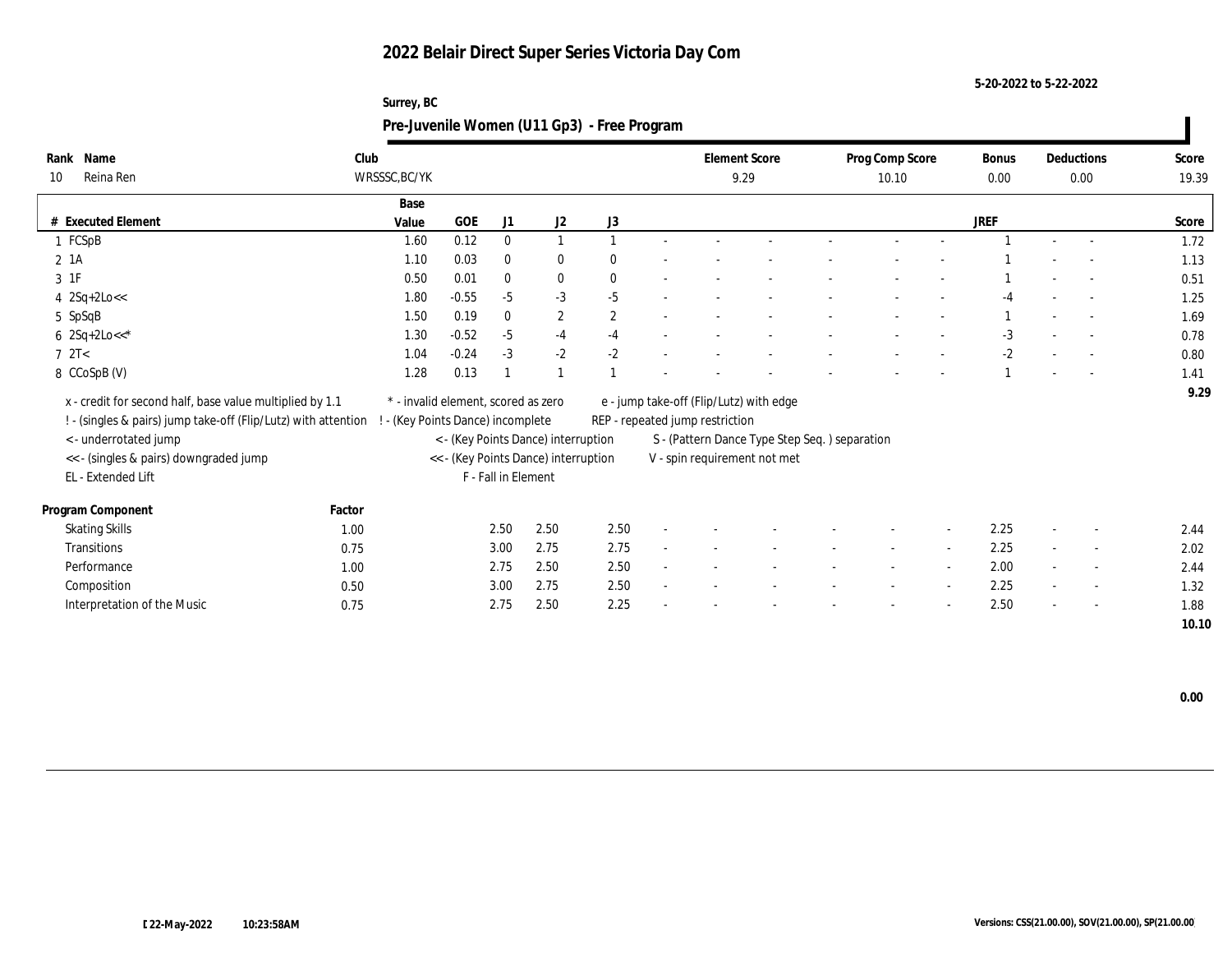**Surrey, BC**

**5-20-2022 to 5-22-2022**

|                                                                                                                            |        |                                                                        |         |                     |                                      | Pre-Juvenile Women (U11 Gp3) - Free Program |                                                                            |                                               |                          |                          |               |                          |                |
|----------------------------------------------------------------------------------------------------------------------------|--------|------------------------------------------------------------------------|---------|---------------------|--------------------------------------|---------------------------------------------|----------------------------------------------------------------------------|-----------------------------------------------|--------------------------|--------------------------|---------------|--------------------------|----------------|
| Rank Name<br>Flora Guo<br>11                                                                                               | Club   | Champs ISC of BC, BC/YK                                                |         |                     |                                      |                                             | 10.08                                                                      | <b>Element Score</b>                          | Prog Comp Score<br>7.86  |                          | Bonus<br>0.00 | Deductions<br>0.40       | Score<br>17.54 |
| # Executed Element                                                                                                         |        | Base<br>Value                                                          | GOE     | J1                  | J2                                   | J3                                          |                                                                            |                                               |                          |                          | <b>JREF</b>   |                          | Score          |
| $1 \t2Lz$                                                                                                                  |        | 2.10                                                                   | $-1.05$ | $-5$                | $-5$                                 | $-5$                                        |                                                                            |                                               |                          |                          | $-5$          | $\sim$                   | 1.05           |
| $2 \t1F+2T$                                                                                                                |        | 1.80                                                                   | $-0.07$ | $\bf{0}$            | $-1$                                 |                                             |                                                                            |                                               |                          |                          |               |                          | 1.73           |
| $3 \quad 2S+2Lo$                                                                                                           |        | 3.00                                                                   | $-0.85$ | $-5$                | $-5$                                 | $-5$                                        |                                                                            |                                               |                          |                          | $-5$          | $\overline{\phantom{a}}$ | 2.15           |
| 4 FCSpB                                                                                                                    |        | 1.60                                                                   | $-0.48$ | $-3$                | $-3$                                 | $-3$                                        |                                                                            |                                               |                          |                          | $-3$          | $\overline{a}$           | 1.12           |
| 5 2Lo                                                                                                                      |        | 1.70                                                                   | 0.00    | $\mathbf{0}$        | $\mathbf{0}$                         | $\Omega$                                    |                                                                            |                                               |                          |                          | $\bf{0}$      | $\overline{\phantom{a}}$ | 1.70           |
| 6 1A                                                                                                                       |        | 1.10                                                                   | 0.03    | $\mathbf{0}$        | $\bf{0}$                             |                                             |                                                                            |                                               |                          |                          | $\bf{0}$      | $\overline{\phantom{a}}$ | 1.13           |
| 7 SpSqB                                                                                                                    |        | 1.50                                                                   | $-0.30$ | $-2$                | $-1$                                 | $-3$                                        |                                                                            |                                               |                          |                          | $-2$          | $\sim$                   | 1.20           |
| 8 CCoSp                                                                                                                    |        | 0.00                                                                   |         |                     |                                      |                                             |                                                                            |                                               |                          |                          |               |                          | 0.00           |
| x - credit for second half, base value multiplied by 1.1<br>! - (singles & pairs) jump take-off (Flip/Lutz) with attention |        | * - invalid element, scored as zero<br>- (Key Points Dance) incomplete |         |                     |                                      |                                             | e - jump take-off (Flip/Lutz) with edge<br>REP - repeated jump restriction |                                               |                          |                          |               |                          | 10.08          |
| <- underrotated jump                                                                                                       |        |                                                                        |         |                     | < - (Key Points Dance) interruption  |                                             |                                                                            | S - (Pattern Dance Type Step Seq.) separation |                          |                          |               |                          |                |
| << - (singles & pairs) downgraded jump                                                                                     |        |                                                                        |         |                     | << - (Key Points Dance) interruption |                                             | V - spin requirement not met                                               |                                               |                          |                          |               |                          |                |
| EL - Extended Lift                                                                                                         |        |                                                                        |         | F - Fall in Element |                                      |                                             |                                                                            |                                               |                          |                          |               |                          |                |
| Program Component                                                                                                          | Factor |                                                                        |         |                     |                                      |                                             |                                                                            |                                               |                          |                          |               |                          |                |
| <b>Skating Skills</b>                                                                                                      | 1.00   |                                                                        |         | 1.75                | 2.00                                 | 2.25                                        |                                                                            |                                               |                          |                          | 2.00          |                          | 2.00           |
| Transitions                                                                                                                | 0.75   |                                                                        |         | 1.75                | 2.00                                 | 2.25                                        |                                                                            |                                               |                          | $\sim$                   | 2.00          | $\overline{\phantom{a}}$ | 1.50           |
| Performance                                                                                                                | 1.00   |                                                                        |         | 1.50                | 2.25                                 | 2.50                                        |                                                                            |                                               |                          | $\sim$                   | 1.75          |                          | 2.00           |
| Composition                                                                                                                | 0.50   |                                                                        |         | 1.50                | 2.50                                 | 2.25                                        |                                                                            |                                               | $\overline{\phantom{a}}$ | $\sim$                   | 1.75          | $\overline{\phantom{a}}$ | 1.00           |
| Interpretation of the Music                                                                                                | 0.75   |                                                                        |         | 1.25                | 2.00                                 | 2.00                                        |                                                                            |                                               |                          | $\overline{\phantom{a}}$ | 2.00          | $\overline{\phantom{a}}$ | 1.36           |
|                                                                                                                            |        |                                                                        |         |                     |                                      |                                             |                                                                            |                                               |                          |                          |               |                          | 7.86           |
|                                                                                                                            |        |                                                                        |         |                     |                                      |                                             |                                                                            |                                               |                          |                          |               |                          |                |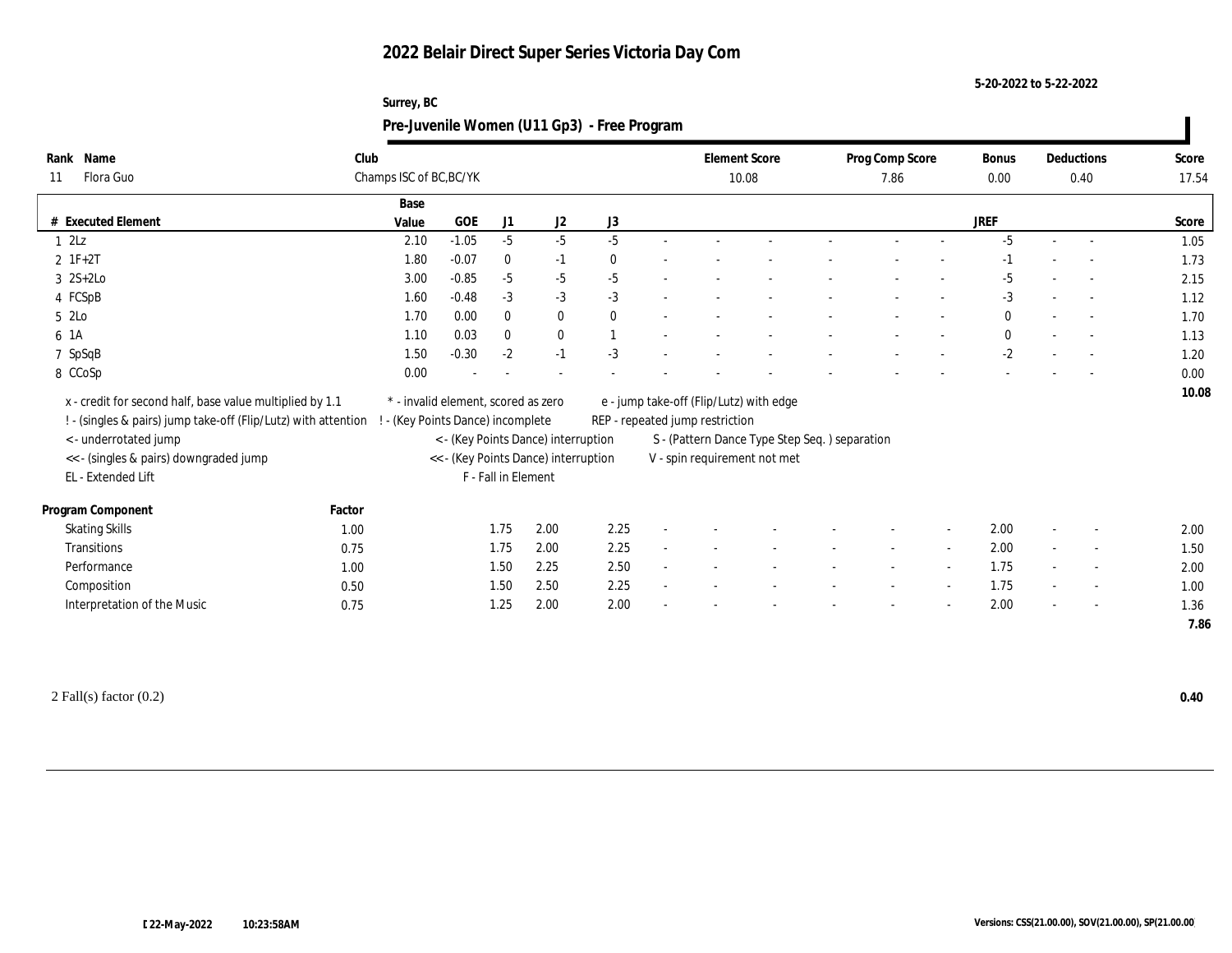**Surrey, BC**

**5-20-2022 to 5-22-2022**

|                                                                |        |                                     |         |                     |                                      | Pre-Juvenile Women (U11 Gp3) - Free Program |                                 |                                               |                         |        |                      |        |                          |                |
|----------------------------------------------------------------|--------|-------------------------------------|---------|---------------------|--------------------------------------|---------------------------------------------|---------------------------------|-----------------------------------------------|-------------------------|--------|----------------------|--------|--------------------------|----------------|
| Rank Name<br>Yasmina Niyazov<br>12                             | Club   | Coquitlam SC, BC/YK                 |         |                     |                                      |                                             | <b>Element Score</b><br>8.91    |                                               | Prog Comp Score<br>8.82 |        | <b>Bonus</b><br>0.00 |        | Deductions<br>0.20       | Score<br>17.53 |
| # Executed Element                                             |        | Base<br>Value                       | GOE     | J1                  | J <sub>2</sub>                       | J3                                          |                                 |                                               |                         |        | <b>JREF</b>          |        |                          | Score          |
| $1 \ 1A+2T2$                                                   |        | 2.14                                | $-0.28$ | $-3$                | $-2$                                 | $-3$                                        |                                 |                                               |                         |        | $-2$                 |        | $\overline{\phantom{a}}$ | 1.86           |
| 2 $2Lz(e) <$                                                   |        | 0.48                                | $-0.23$ | $-5$                | $-4$                                 | $-5$                                        |                                 |                                               |                         |        | $-5$                 |        |                          | 0.25           |
| 3 CCoSpB (V)                                                   |        | 1.28                                | $-0.07$ | $\mathbf{0}$        | $\bf{0}$                             | $-1$                                        |                                 |                                               |                         |        |                      |        | $\overline{\phantom{a}}$ | 1.21           |
| $4$ $2F <$                                                     |        | 0.50                                | $-0.25$ | $-5$                | $-5$                                 | $-5$                                        |                                 |                                               |                         |        | $-5$                 |        | $\overline{\phantom{a}}$ | 0.25           |
| $5$ 2Lo $\lt$ +1Lo                                             |        | 1.86                                | $-0.55$ | $-5$                | $-3$                                 | $-5$                                        |                                 |                                               |                         |        | $-3$                 |        | $\overline{\phantom{a}}$ | 1.31           |
| 6 SpSqB                                                        |        | 1.50                                | 0.15    |                     |                                      | $\Omega$                                    |                                 |                                               |                         |        | $\boldsymbol{2}$     |        | $\overline{\phantom{a}}$ | 1.65           |
| $7 \, 2S <$                                                    |        | 1.04                                | $-0.18$ | $-2$                | $-2$                                 | $-1$                                        |                                 |                                               |                         |        | $-2$                 |        |                          | 0.86           |
| 8 FCSpB                                                        |        | 1.60                                | $-0.08$ | -1                  | $-1$                                 |                                             |                                 |                                               |                         |        | $\Omega$             |        | $\overline{\phantom{a}}$ | 1.52           |
| x - credit for second half, base value multiplied by 1.1       |        | * - invalid element, scored as zero |         |                     |                                      |                                             |                                 | e - jump take-off (Flip/Lutz) with edge       |                         |        |                      |        |                          | 8.91           |
| ! - (singles & pairs) jump take-off (Flip/Lutz) with attention |        | ! - (Key Points Dance) incomplete   |         |                     |                                      |                                             | REP - repeated jump restriction |                                               |                         |        |                      |        |                          |                |
| < - underrotated jump                                          |        |                                     |         |                     | < - (Key Points Dance) interruption  |                                             |                                 | S - (Pattern Dance Type Step Seq.) separation |                         |        |                      |        |                          |                |
| << - (singles & pairs) downgraded jump                         |        |                                     |         |                     | << - (Key Points Dance) interruption |                                             |                                 | V - spin requirement not met                  |                         |        |                      |        |                          |                |
| EL - Extended Lift                                             |        |                                     |         | F - Fall in Element |                                      |                                             |                                 |                                               |                         |        |                      |        |                          |                |
| Program Component                                              | Factor |                                     |         |                     |                                      |                                             |                                 |                                               |                         |        |                      |        |                          |                |
| <b>Skating Skills</b>                                          | 1.00   |                                     |         | 2.25                | 2.25                                 | 2.25                                        |                                 |                                               |                         |        | 2.00                 |        |                          | 2.19           |
| Transitions                                                    | 0.75   |                                     |         | 2.25                | 2.50                                 | 2.50                                        |                                 |                                               | $\sim$                  | $\sim$ | 2.00                 | $\sim$ | $\sim$                   | 1.73           |
| Performance                                                    | 1.00   |                                     |         | 2.00                | 2.25                                 | 2.50                                        |                                 |                                               |                         | $\sim$ | 1.75                 |        | $\overline{\phantom{a}}$ | 2.13           |
| Composition                                                    | 0.50   |                                     |         | 2.25                | 2.50                                 | 2.50                                        |                                 |                                               |                         | $\sim$ | 1.75                 |        |                          | 1.13           |
| Interpretation of the Music                                    | 0.75   |                                     |         | 2.00                | 2.25                                 | 2.50                                        |                                 |                                               |                         |        | 2.00                 |        |                          | 1.64           |
|                                                                |        |                                     |         |                     |                                      |                                             |                                 |                                               |                         |        |                      |        |                          | 8.82           |
|                                                                |        |                                     |         |                     |                                      |                                             |                                 |                                               |                         |        |                      |        |                          |                |